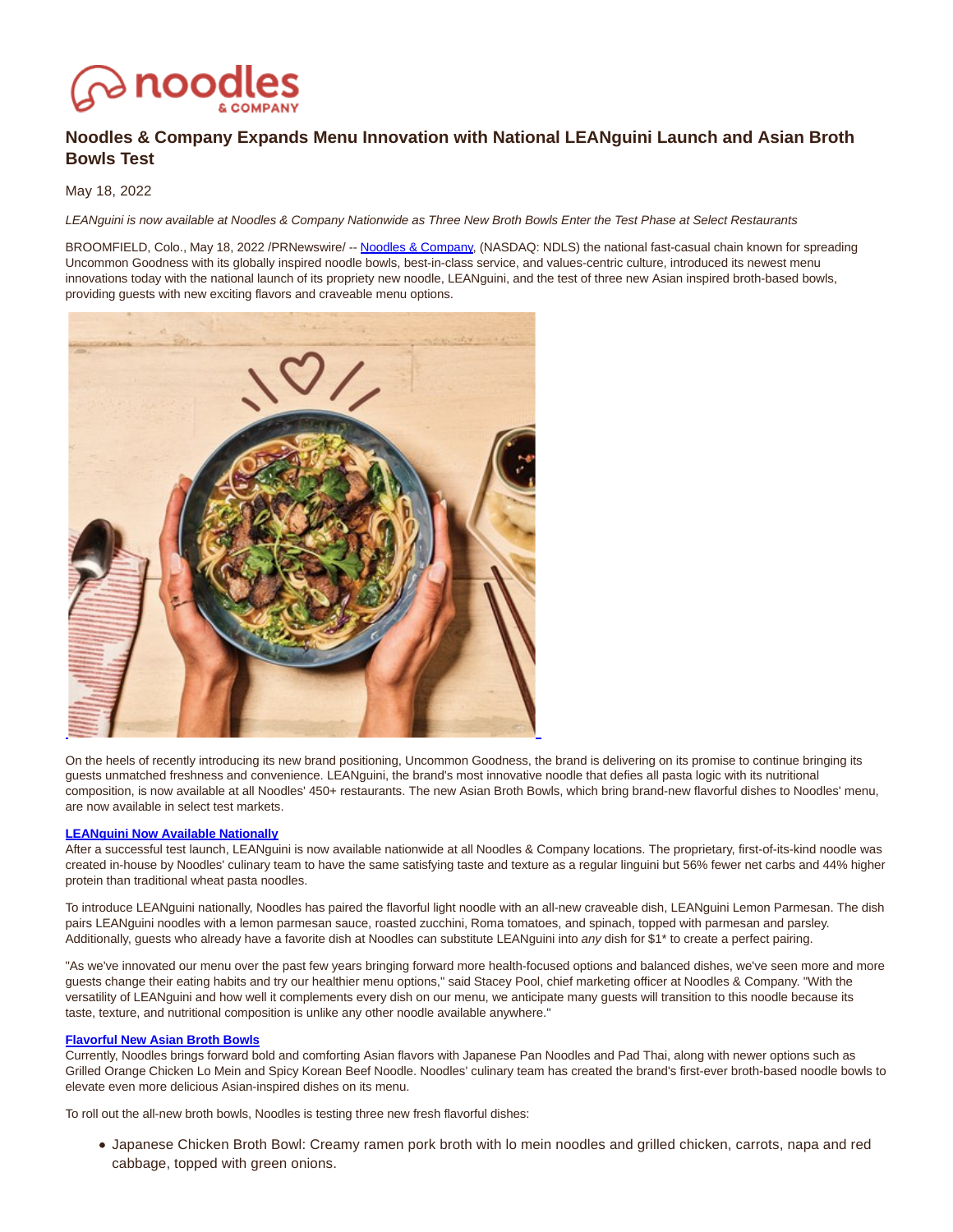- Sesame Chicken Dumpling Broth Bowl: Chicken sesame-infused broth with chicken dumplings, lo mein noodles, carrots, napa and red cabbage, topped with green onions.
- Vietnamese Steak Broth Bowl: Traditional pho-style beef broth with rice noodles and steak, spinach, napa and red cabbage, topped with green onions and cilantro.

"Menu innovation has been at the core of who we are at Noodles — we are always looking for new ways to present our guests with exciting new flavor profiles made from premium fresh ingredients," said Nick Graff, executive chef and vice president of culinary at Noodles & Company. "We were inspired by the comforting taste and unique flavors of Asian cuisine to create our new broth bowls, and with guests already showing such affinity for the Asian options on our menu, the new broth bowls round out our beloved Asian options."

Asian Broth Bowls are available only at select test restaurants in Colorado, Illinois, and Ohio.

## **Order Noodles Today and Find More to Discover**

Noodles makes it easy to order with the Noodles Rewards App and guests can enjoy its new dishes with in-restaurant, Quick Pick-up, curbside, and delivery options. In addition to LEANguini and its new Asian broth bowls, Noodles' guests will discover Cavatappi Lemon Parmesean with Shrimp as a new item on the menu along with the return of the fan-favorite dish Pasta Fresca, which is only available for online orders.

Noodles Rewards members earn points with every meal and new members can receive a free regular entrée after their first purchase using the Noodles Rewards app, valid for 30 days. Visi[t Noodles.com/rewards t](https://c212.net/c/link/?t=0&l=en&o=3536759-1&h=3207654152&u=http%3A%2F%2Fnoodles.com%2Frewards&a=Noodles.com%2Frewards)o become a Noodles Rewards member or download the Noodles Rewards app.

\*Pricing subject to variance

#### **About Noodles & Company**

Since 1995, Noodles & Company has been serving guests Uncommon Goodness and noodles your way, with noodles and flavors that you know and love as well as new ones you're about to discover. From indulgent Wisconsin Mac & Cheese to better-for-you Zoodles and Other Noodles, the company serves a world of flavor in every bowl. Made up of more than 450 restaurants and thousands of passionate team members and named one of America's Favorite Restaurants by Newsweek, Noodles is well-known for its delicious noodles and industry-leading team member benefits. Noodles has been recognized by Forbes as one of America's Best Employers for Diversity in 2021 and 2022 and one of America's Best Employers for Women in 2021. Additionally, Denver Business Journal has called Noodles one of the Best Places to Work for its unique culture focused on Uncommon Goodness and built on the value of "Loving Life" which begins by nourishing and inspiring its communities and every team member and guest who walks through the door. The company has also earned the Women in the Lead Certification for its investment in women-empowering initiatives for its female team members and has proudly partnered with the Multicultural Foodservice & Hospitality Alliance to build cultural intelligence within its teams. To learn more and to find the location nearest you, visit www.noodles.com

L

### **Contact:** Danielle Moore[, Press@Noodles.com](mailto:Press@Noodles.com)



**Phoodles**